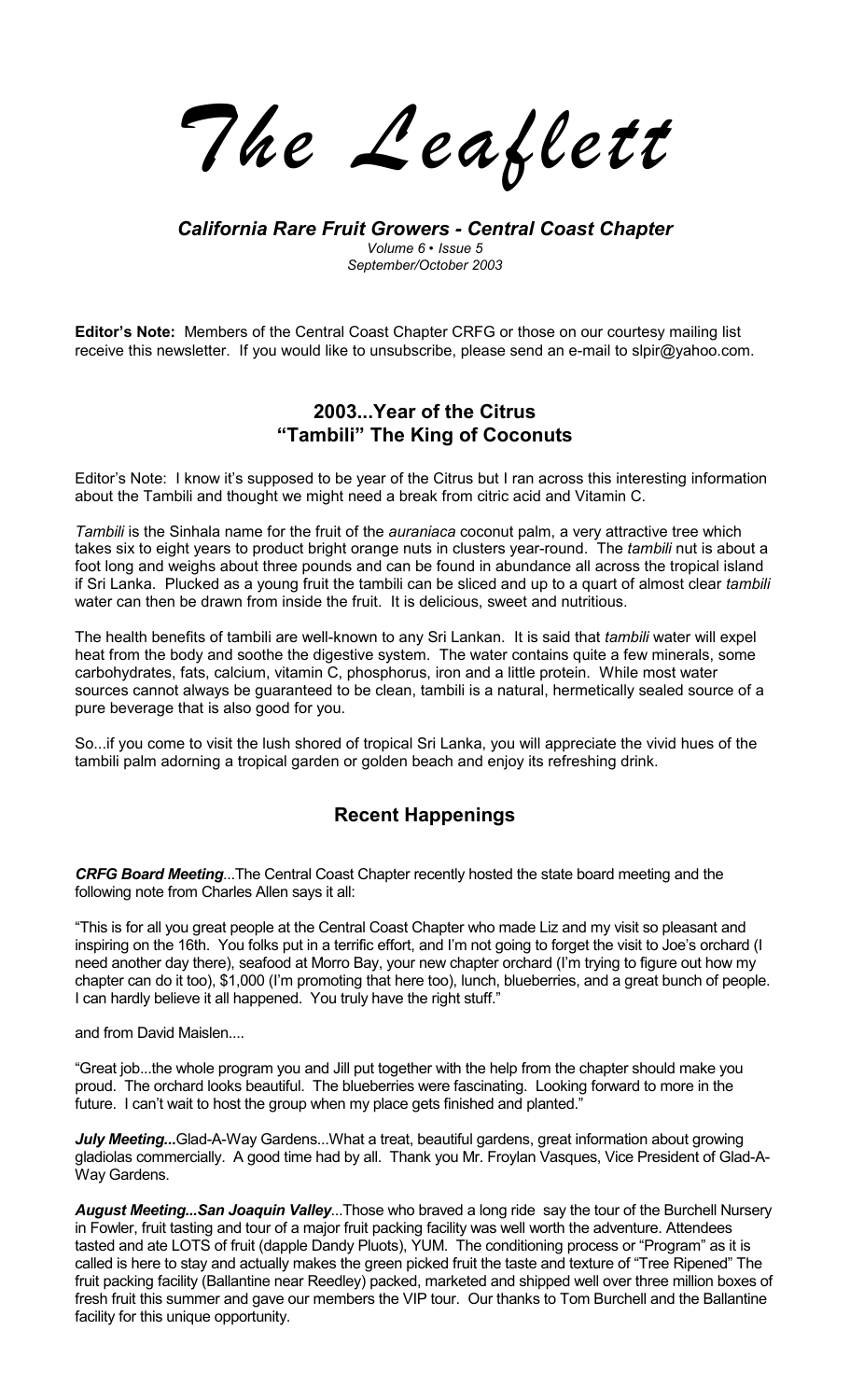## **Message From Our State Board Member by Joe Sabol**

It was an honor to be selected to serve as Board Member for the California Rare Fruit Growers!!! We meet quarterly and I have only been to two board meetings. I have learned a great deal about other CRFG chapters and about our "Parent Organization". I have been very impressed with the dedicated Board Members, individuals who voluntarily serve the organization and for many of them, this has been a passion for many years.

We even have a website with photographs of each of us. Next time you are on-line, check of this website: http://crfg.org/board/board.html.

The organization is experiencing a very serious financial situation and the Board Members are providing the leadership to solve the immediate problem and move us to long term financial health. Part of the solution is to increase our membership and meet the needs of the new membership so they stay with us more than the first year!! If you have not yet joined CRFG, let me encourage you to do that as soon as possible. One of the many benefits of membership is the magazine, "The Fruit Gardener". Ask any of our state members about this magazine..it is a fantastic resource for any fruit gardener!!

The Board of Directors is also working hard to improve communications and connections between the "state" and the local chapters. In August, the Board came to the Central Coast for their summer meeting and joined many of our chapter leaders in the Cal Poly/CRFG Community Orchard for lunch. Our chapter is also receiving an e-mail "bulletin' on a regular basis so we can learn of the activities of other chapters and the leadership of our organization.

Finally, the Board helps to coordinate the annual meeting, a "Festival of Fruits" which is hosted by a different chapter every year. Our Central Coast Chapter hosted the annual meeting back in October of 1996. Our next Festival will be held at Cal Poly Pomona in June of 2004. Ask me for details when you see me at our next meeting.

## **Upcoming Events**

#### *See the end of the newsletter for a current event list) Dr. Joe will send out details to members with email as meetings get closer. For those still on snail mail, you can contact Dr. Joe at 544-1056.*

Business meetings are held at 1:30 p.m. usually the second Saturday of the month. Joe will bring handouts to each meeting detailing future events. Remember to bring chairs and wear appropriate clothing. Refreshment groups are indicated on Joe's event list.

### **Announcements**

**Join the State...**Many of our chapter members are also members of the State association and those who arenít should consider joining. With state membership you receive a wonderful color magazine filled with all sorts of great articles, news, chapter activities and contacts. Yearly dues are \$25 and applications are available from Joe Sabol.

**Newsletter Update...**Have an interesting article to contribute or comments on how to improve chapter communication? Send them to your newsletter editor at slpir@yahoo.com. Newsletter costs are way down this year due to electronic distribution. Please keep membership coordinator Dick Pottratz updated on your current e-mail address. Newsletters are distributed every two months the first week of the distribution month (i.e. first week in September for September/ October issue).

**How to get to the Central Coast Website**: Type CRFG in your search box. Click on Chapters. Central Coast is the first one listed. Also you can visit other chapter web sites

**Welcome....**to all those new members (and we understand there have been many this summer) a sincere welcome. A special welcome to David Maislen who comes to us from the Orange County Chapter is Southern California, a CRFG board member and Vice President.

**Calling all Journalists and Writers ....**the newsletter editor and her husband are in the process of selling their property and moving from the area. Therefore, a new newsletter editor will be needed for the 2004 year. Anyone interested, please contact Art DeKleine, Roger Eberhardt or Joe Sabol.

**Condolences**...our deepest sympathy is extended to Dr. Brown on the passing of his wife Faye. We will all miss her.